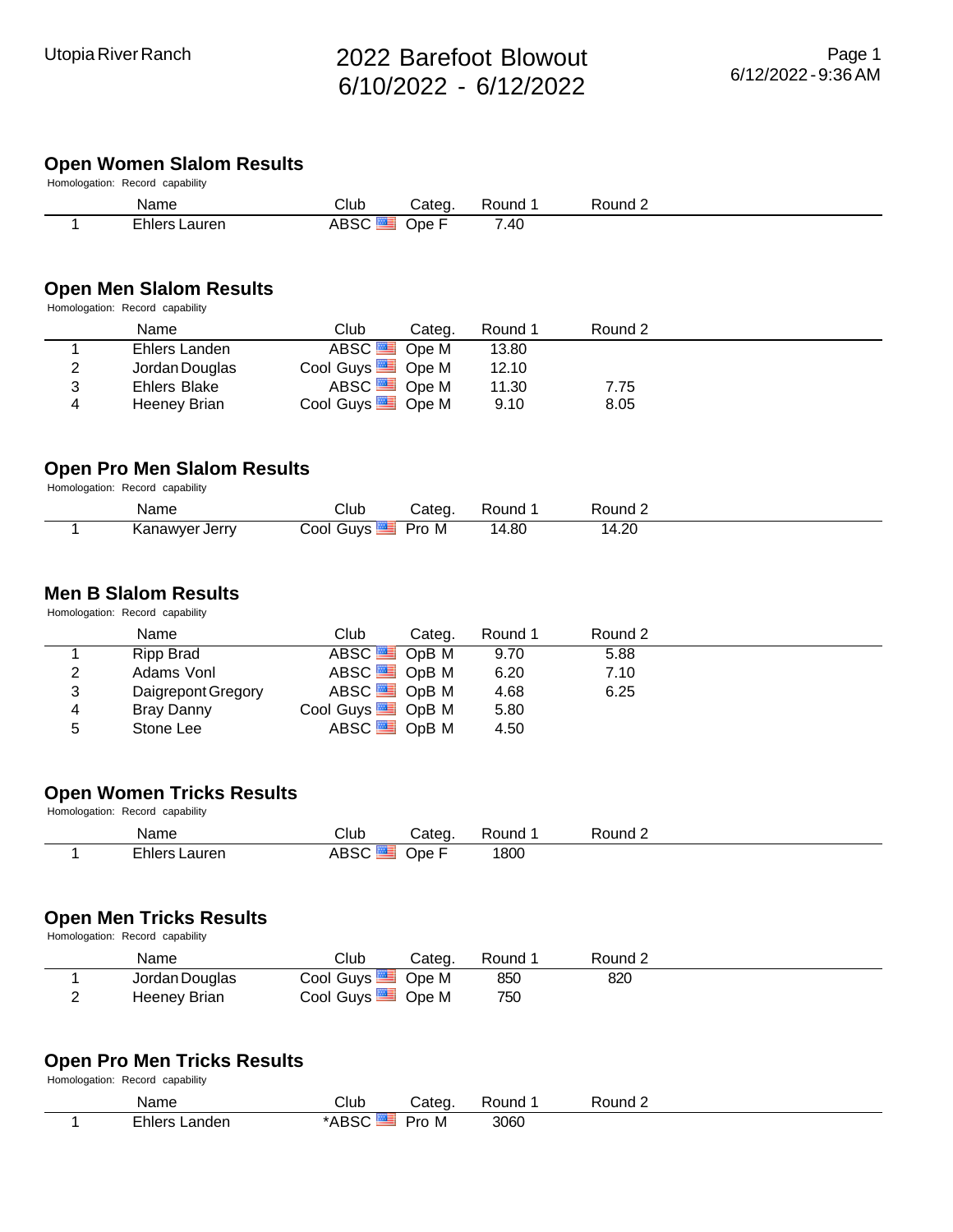#### **Men A Tricks Results**

Homologation: Record capability

| Name<br>_____          | Club   | ∴ateo    | ound:       | Round $\sim$<br>___ |
|------------------------|--------|----------|-------------|---------------------|
| <b>Blake</b><br>∟nlers | $   -$ | M<br>AdC | <b>Z310</b> |                     |

#### **Men B Tricks Results**

Homologation: Record capability

|   | Name               | Club                           | Categ. | Round 1 | Round 2 |  |
|---|--------------------|--------------------------------|--------|---------|---------|--|
|   | Ripp Brad          | ABSC <sup>SS</sup> OpB M       |        | 1420    |         |  |
| 2 | Bray Danny         | Cool Guys $\blacksquare$ OpB M |        | 670     |         |  |
| 3 | Daigrepont Gregory | ABSC <sup>SS</sup> OpB M       |        | 390     |         |  |
| 4 | Adams Vonl         | ABSC <sup>SS</sup> OpB M       |        | 200     |         |  |
| 5 | Stone Lee          | ABSC <sup>SS</sup> OpB M       |        | 90      |         |  |

#### **Open Women Jump Results**

Homologation: Record capability

| Name                           | Club | Categ | ound       | Round $\sim$ |
|--------------------------------|------|-------|------------|--------------|
| $-$<br>.auren<br>— ⊢hlerc<br>. | 1850 | ⊃pe   | ⌒<br>10.0m |              |

#### **Open Men Jump Results Homologation:** Record capability

| Name          | Club        | Categ | Round | ⊃ound ∠ |
|---------------|-------------|-------|-------|---------|
| Ehlers Landen | <b>ABSC</b> | Jpe M | 18.0m |         |

#### **Men A Jump Results**

| Homologation: Record capability |  |  |  |  |  |
|---------------------------------|--|--|--|--|--|

| Name                | Club | Categ. | Round             | Round 2 |
|---------------------|------|--------|-------------------|---------|
| <b>Ehlers Blake</b> | ABSC | OpA M  | 10.0 <sub>m</sub> |         |

#### **Men B Jump Results**

Homologation: Record capability

| Name       | Club                           | Cateɑ. | Round 1 | Round 2 |  |
|------------|--------------------------------|--------|---------|---------|--|
| Bray Danny | Cool Guys $\blacksquare$ OpB M |        | 14.5m   |         |  |
| Stone Lee  | ABSC <sup>ES</sup> OpB M       |        | 7.3m    |         |  |

### **Open Women Overall Results**

| Name             | Club | Cateα | Slalom  | Tricks  | Jumc    |         |
|------------------|------|-------|---------|---------|---------|---------|
| ∈hlers<br>_auren |      | Jpe ⊦ | 1000.00 | 1000.00 | 1000.00 | 3000.00 |

#### **Men B Overall Results**

|   | Name       | Club                                | Cateq. | Slalom | Tricks | Jump    |         |
|---|------------|-------------------------------------|--------|--------|--------|---------|---------|
|   | Bray Danny | $\mathsf{Cool}$ Guvs $\blacksquare$ | OpB M  | 597.94 | 471.83 | 1000.00 | 2069.77 |
| - | Stone Lee  | ABSC <sup>ES</sup>                  | OpB M  | 463.92 | 63.38  | 503.45  | 1030.75 |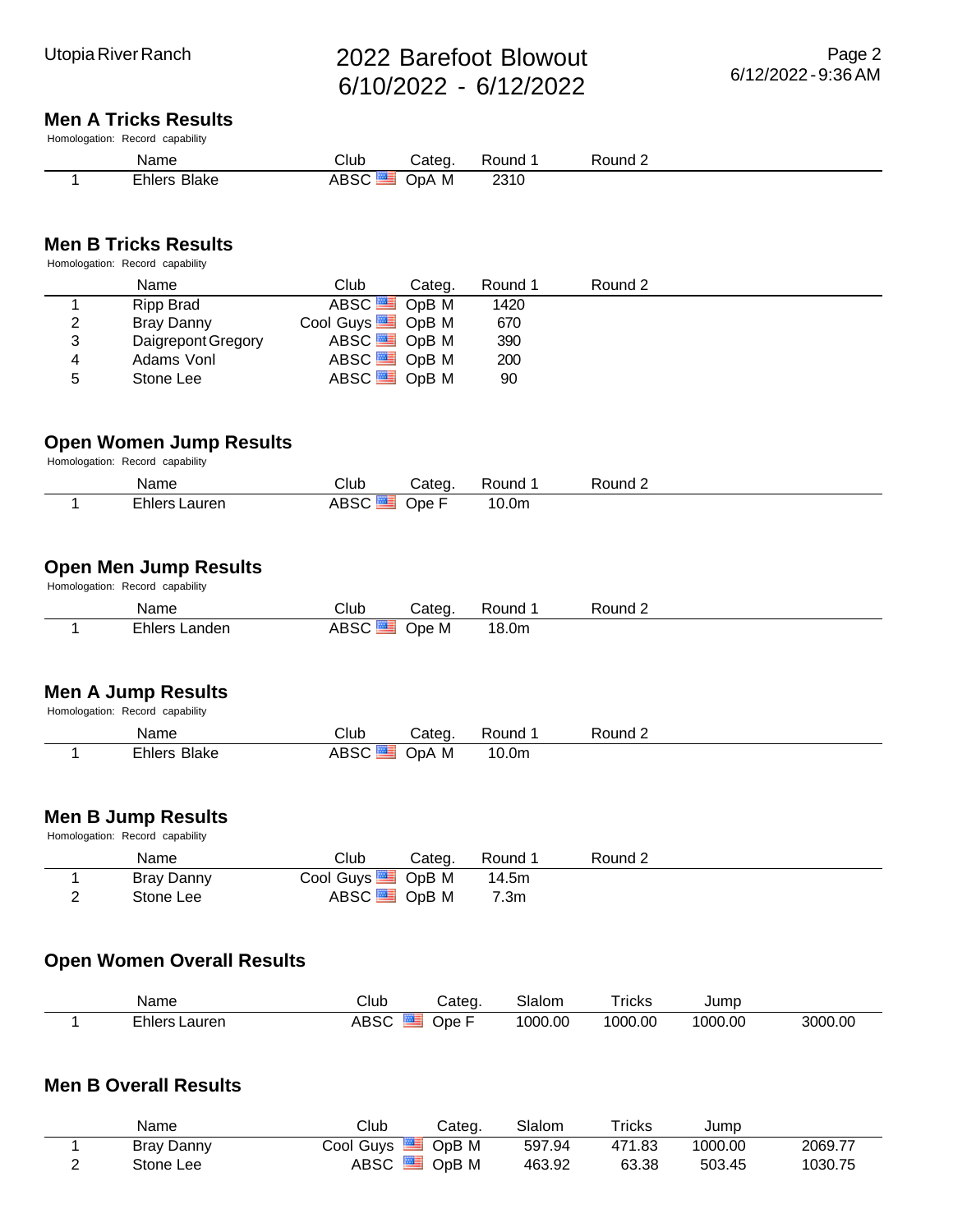## **Open Women Slalom Results**

| Homologation: Record capability |                      |                    |        |         |         |         |  |  |  |
|---------------------------------|----------------------|--------------------|--------|---------|---------|---------|--|--|--|
|                                 | Name                 | Club               | Categ. | Round 1 | Round 2 | Round 3 |  |  |  |
|                                 | <b>Ehlers Lauren</b> | ABSC <sup>EL</sup> | Ope F  | 7.40    |         |         |  |  |  |

#### **Open Men Slalom Results**

Homologation: Record capability

|   | Name           | Club                                | Categ. | Round 1 | Round 2 | Round 3 |
|---|----------------|-------------------------------------|--------|---------|---------|---------|
|   | Ehlers Landen  | ABSC <sup>SS</sup> Ope M            |        | 13.80   |         |         |
| 2 | Jordan Douglas | Cool Guys <sup><b> Come M</b></sup> |        | 12.10   |         |         |
| 3 | Ehlers Blake   | ABSC <sup>SS</sup> Ope M            |        | 11.30   | 7.75    |         |
| 4 | Heeney Brian   | Cool Guys <b>Strategies</b> Ope M   |        | 9.10    | 8.05    |         |

#### **Open Pro Men Slalom Results**

Homologation: Record capability

| Name           | Club      | Cateɑ. | Round | Round 2 | ۔ Round |  |
|----------------|-----------|--------|-------|---------|---------|--|
| Kanawyer Jerry | Cool Guys | Pro M  | 14.80 | 14.20   |         |  |

#### **Men B Slalom Results**

Homologation: Record capability

|   | Name               | Club<br>Categ.               | Round 1 | Round 2 | Round 3 |  |
|---|--------------------|------------------------------|---------|---------|---------|--|
|   | Ripp Brad          | ABSC <sup>SS</sup> OpB M     | 9.70    | 5.88    | 11.10   |  |
| 2 | Adams Vonl         | ABSC <sup>SS</sup> OpBM      | 6.20    | 7.10    | 7.45    |  |
| 3 | Daigrepont Gregory | ABSC <sup>SS</sup> OpB M     | 4.68    | 6.25    |         |  |
| 4 | Bray Danny         | Cool Guys <sup>5</sup> OpB M | 5.80    |         |         |  |
| 5 | Stone Lee          | ABSC <sup>SS</sup> OpB M     | 4.50    |         |         |  |

### **Open Women Tricks Results**

Homologation: Record capability

| Name                          | Club | ⊿atec | ound | R∩und | 'ound |  |
|-------------------------------|------|-------|------|-------|-------|--|
| - 1<br>—rhlerc<br>.auren<br>. | - 1  | )pe   | 1800 |       |       |  |

#### **Open Men Tricks Results**

Homologation: Record capability

| Name           | Club                           | Cateɑ. | Round 1 | Round 2 | Round 3 |  |
|----------------|--------------------------------|--------|---------|---------|---------|--|
| Jordan Douglas | Cool Guys $\blacksquare$ Ope M |        | 850     | 820     |         |  |
| Heeney Brian   | Cool Guys $\blacksquare$ Ope M |        | 750     |         |         |  |

#### **Open Pro Men Tricks Results**

Homologation: Record capability

| Name             | Club                          | Cateo    | ound? | Yound ∠ | Round J |  |
|------------------|-------------------------------|----------|-------|---------|---------|--|
| Ehlers<br>.anden | $\sim$ $\sim$<br>* ^ P<br>טשר | Pro<br>M | 3060  |         |         |  |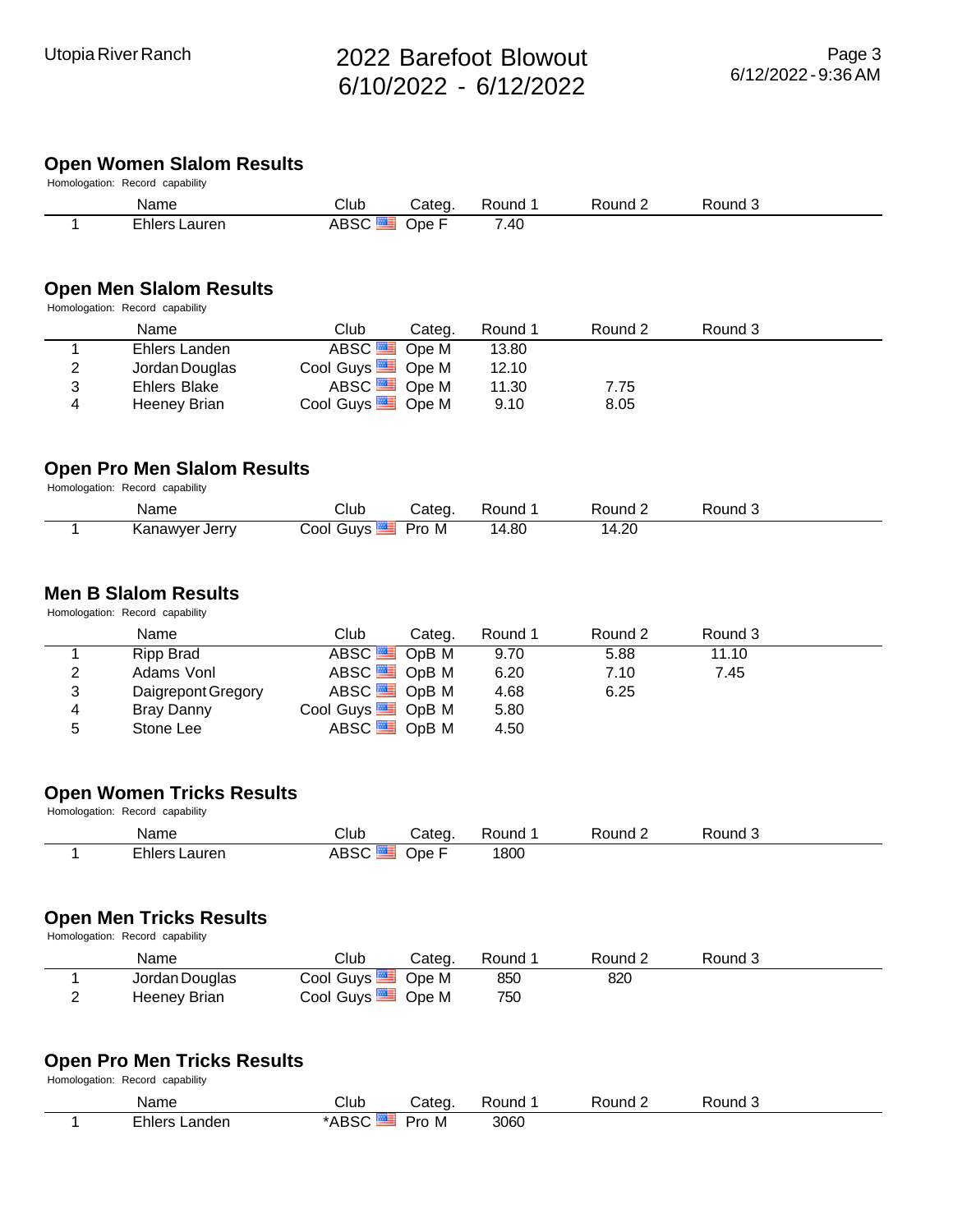#### **Men A Tricks Results**

Homologation: Record capability

| Name                          | Club | atec.    | ınd          | יוח א | ound: |  |
|-------------------------------|------|----------|--------------|-------|-------|--|
| -<br>-rhler<br>3lake<br>_____ | ___  | M<br>)nA | 7211<br>ZJIU |       |       |  |

#### **Men B Tricks Results**

Homologation: Record capability

|   | Name               | Club                           | Categ. | Round 1 | Round 2 | Round 3 |  |
|---|--------------------|--------------------------------|--------|---------|---------|---------|--|
|   | Ripp Brad          | ABSC <sup>SS</sup> OpB M       |        | 1420    |         |         |  |
| 2 | Bray Danny         | Cool Guys $\blacksquare$ OpB M |        | 670     |         |         |  |
| 3 | Daigrepont Gregory | ABSC $\blacksquare$ OpB M      |        | 390     |         |         |  |
| 4 | Adams Vonl         | ABSC <sup>SS</sup> OpB M       |        | 200     |         |         |  |
| 5 | Stone Lee          | ABSC <sup>SS</sup> OpB M       |        | 90      |         |         |  |

#### **Open Women Jump Results**

Homologation: Record capability

| Name                          | Club      | ڪateo    | `ound             | Round $\sim$ | 'ouna |
|-------------------------------|-----------|----------|-------------------|--------------|-------|
| $-$<br>.auren<br>—rhlerc<br>. | $ -$<br>∼ | -<br>Ope | 10.0 <sub>m</sub> |              |       |

#### **Open Men Jump Results Homologation:** Record capability

| Name          | Club | Categ. | Round | Round 2 | Round J |  |
|---------------|------|--------|-------|---------|---------|--|
| Ehlers Landen | ABSC | Jpe M  | 18.0m |         |         |  |

### **Men A Jump Results**

| Homologation: Record capability |                          |        |         |         |         |
|---------------------------------|--------------------------|--------|---------|---------|---------|
| Name                            | Club                     | Categ. | Round 1 | Round 2 | Round 3 |
| Ehlers Blake                    | ABSC <sup>SS</sup> OpA M |        | 10.0m   |         |         |

#### **Men B Jump Results**

Homologation: Record capability

| Name       | Club                           | Categ. | Round 1 | Round 2 | Round 3 |  |
|------------|--------------------------------|--------|---------|---------|---------|--|
| Bray Danny | Cool Guys $\blacksquare$ OpB M |        | 14.5m   |         |         |  |
| Stone Lee  | ABSC <sup>ES</sup> OpB M       |        | 7.3m    |         |         |  |

## **Open Women Overall Results**

| Name             | Club | Cateα | Slalom  | Tricks  | Jumc    |         |
|------------------|------|-------|---------|---------|---------|---------|
| ∈hlers<br>_auren |      | Jpe ⊦ | 1000.00 | 1000.00 | 1000.00 | 3000.00 |

#### **Men B Overall Results**

|   | Name       | Club                                | Categ. | Slalom | Tricks | Jump    |         |
|---|------------|-------------------------------------|--------|--------|--------|---------|---------|
|   | Bray Danny | $\mathsf{Cool}$ Guvs $\blacksquare$ | OpB M  | 522.52 | 471.83 | 1000.00 | 1994.35 |
| - | Stone Lee  | ABSC <sup>ES</sup>                  | OpB M  | 405.41 | 63.38  | 503.45  | 972.24  |